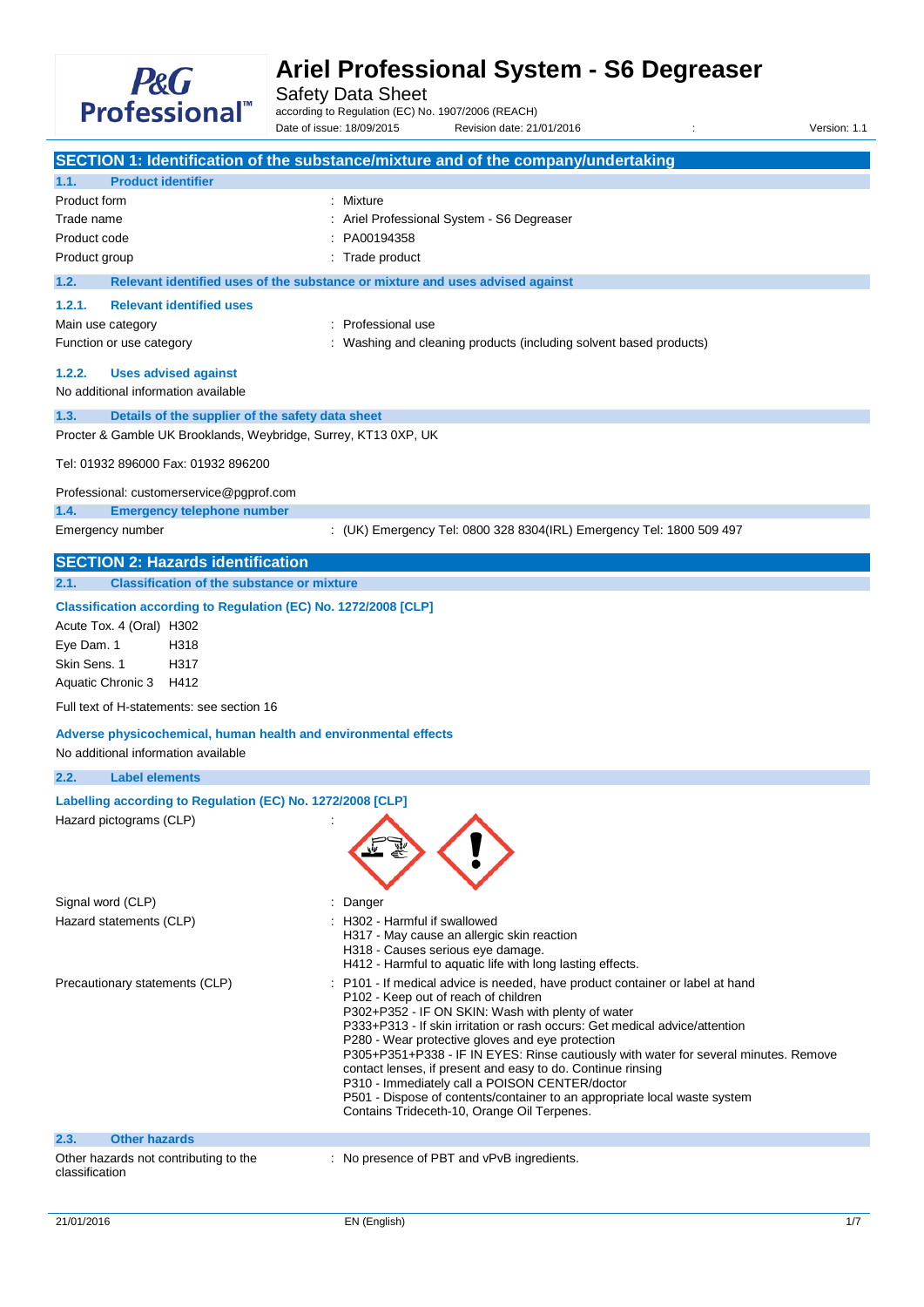Safety Data Sheet

according to Regulation (EC) No. 1907/2006 (REACH)

## **SECTION 3: Composition/information on ingredients**

## **3.1. Substance**

Not applicable

| 3.2.<br><b>Mixture</b>      |                                          |               |                                                                                                                 |
|-----------------------------|------------------------------------------|---------------|-----------------------------------------------------------------------------------------------------------------|
| <b>Name</b>                 | <b>Product identifier</b>                | $\frac{9}{6}$ | <b>Classification according to</b><br><b>Regulation (EC) No. 1272/2008</b><br>[CLP]                             |
| Trideceth-10                | (CAS No) 9043-30-5                       | $>= 50$       | Acute Tox. 4 (Oral), H302<br>Eye Dam. 1, H318                                                                   |
| Hexan-1-ol, ethoxylated (>1 | (CAS No) 31726-34-8<br>(EC no) 500-077-5 | $1 - 5$       | Acute Tox. 4 (Oral), H302<br>Skin Irrit. 2. H315<br>Eye Irrit. 2, H319                                          |
| Orange Oil Terpenes         | (CAS No) 68917-57-7<br>(EC no) 614-800-8 | $1 - 5$       | Flam. Lig. 3, H226<br>Asp. Tox. 1, H304<br>Skin Irrit. 2, H315<br>Skin Sens. 1, H317<br>Aquatic Chronic 2, H411 |

### Full text of H-statements: see section 16

| <b>SECTION 4: First aid measures</b>                                |                                                                                                                                                                                             |
|---------------------------------------------------------------------|---------------------------------------------------------------------------------------------------------------------------------------------------------------------------------------------|
| 4.1.<br><b>Description of first aid measures</b>                    |                                                                                                                                                                                             |
| First-aid measures after inhalation                                 | : IF INHALED: remove victim to fresh air and keep at rest in a position comfortable for breathing.<br>Call a POISON CENTER or doctor/physician if you feel unwell.                          |
| First-aid measures after skin contact                               | : IF ON SKIN: Wash with plenty of soap and water. Remove/Take off immediately all<br>contaminated clothing. If skin irritation occurs: Get medical advice/attention.                        |
| First-aid measures after eye contact                                | : IF IN EYES: Rinse cautiously with water for several minutes. Remove contact lenses, if present<br>and easy to do. Continue rinsing. Immediately call a POISON CENTER or doctor/physician. |
| First-aid measures after ingestion                                  | : IF SWALLOWED: rinse mouth. Do NOT induce vomiting. Immediately call a POISON CENTER<br>or doctor/physician.                                                                               |
| 4.2.<br>Most important symptoms and effects, both acute and delayed |                                                                                                                                                                                             |
| Symptoms/injuries after inhalation                                  | : Coughing. sneezing.                                                                                                                                                                       |
| Symptoms/injuries after skin contact                                | : Redness. Swelling. dryness. Itching.                                                                                                                                                      |
| Symptoms/injuries after eye contact                                 | : Severe pain. Redness. Swelling. Blurred vision.                                                                                                                                           |
| Symptoms/injuries after ingestion                                   | : Oral mucosal or gastro-intestinal irritation. Nausea. Excessive secretion. Diarrhea. Vomiting.                                                                                            |
| 4.3.                                                                | Indication of any immediate medical attention and special treatment needed                                                                                                                  |
| Refer to section 4.1.                                               |                                                                                                                                                                                             |

|                         | <b>SECTION 5: Firefighting measures</b>               |                                                                      |  |
|-------------------------|-------------------------------------------------------|----------------------------------------------------------------------|--|
| 5.1.                    | <b>Extinguishing media</b>                            |                                                                      |  |
|                         | Suitable extinguishing media                          | : Dry chemical powder, alcohol-resistant foam, carbon dioxide (CO2). |  |
| 5.2.                    | Special hazards arising from the substance or mixture |                                                                      |  |
| Fire hazard             |                                                       | : No fire hazard. Non combustible.                                   |  |
| <b>Explosion hazard</b> |                                                       | : Product is not explosive.                                          |  |
| Reactivity              |                                                       | : No dangerous reactions known.                                      |  |
| 5.3.                    | <b>Advice for firefighters</b>                        |                                                                      |  |
|                         | Firefighting instructions                             | : No specific firefighting instructions required.                    |  |
|                         | Protection during firefighting                        | : In case of inadequate ventilation wear respiratory protection.     |  |
|                         | <b>SECTION 6: Accidental release measures</b>         |                                                                      |  |

| 6.1.                                                                                                                 | Personal precautions, protective equipment and emergency procedures |                                                 |
|----------------------------------------------------------------------------------------------------------------------|---------------------------------------------------------------------|-------------------------------------------------|
| 6.1.1.                                                                                                               | For non-emergency personnel<br>Protective equipment                 | : Wear suitable gloves and eye/face protection. |
| 6.1.2.                                                                                                               | For emergency responders                                            |                                                 |
|                                                                                                                      | Protective equipment                                                | : Wear suitable gloves and eye/face protection. |
| 6.2.                                                                                                                 | <b>Environmental precautions</b>                                    |                                                 |
| Consumer products ending up down the drain after use. Prevent soil and water pollution. Prevent spreading in sewers. |                                                                     |                                                 |
| 6.3.                                                                                                                 | Methods and material for containment and cleaning up                |                                                 |
| For containment                                                                                                      |                                                                     | Scoop solid spill into closing containers.      |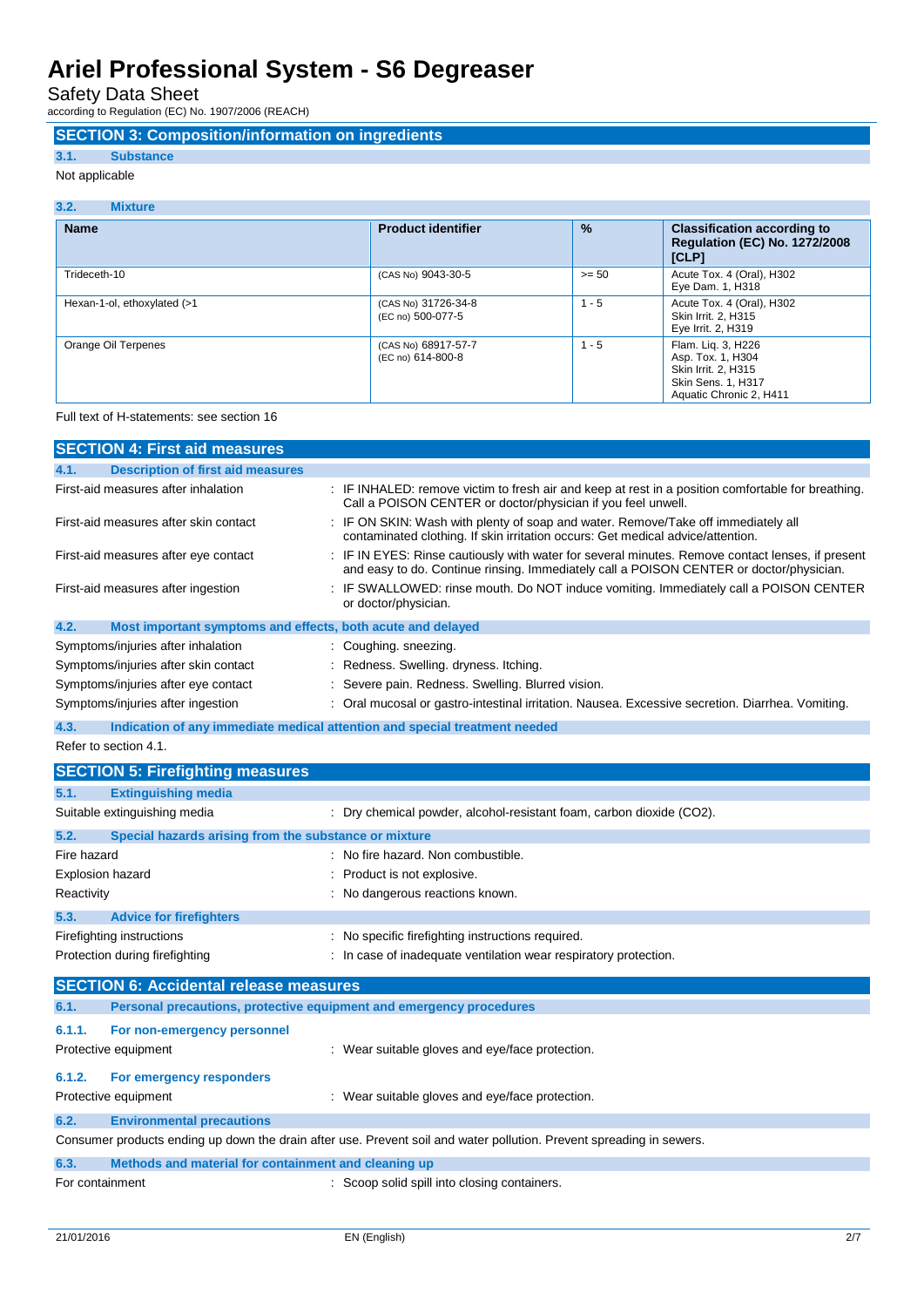## Safety Data Sheet

according to Regulation (EC) No. 1907/2006 (REACH)

|                               | Methods for cleaning up                                      | Small quantities of solid spill: wash down with water. Large spills: scoop solid spill into closing<br>containers. This material and its container must be disposed of in a safe way, and as per local<br>legislation.            |
|-------------------------------|--------------------------------------------------------------|-----------------------------------------------------------------------------------------------------------------------------------------------------------------------------------------------------------------------------------|
| Other information             |                                                              | Avoid contact with skin, eyes and clothing.                                                                                                                                                                                       |
| 6.4.                          | <b>Reference to other sections</b>                           |                                                                                                                                                                                                                                   |
|                               | Refer to Sections 8 and 13.                                  |                                                                                                                                                                                                                                   |
|                               | <b>SECTION 7: Handling and storage</b>                       |                                                                                                                                                                                                                                   |
| 7.1.                          | <b>Precautions for safe handling</b>                         |                                                                                                                                                                                                                                   |
|                               | Precautions for safe handling                                | : Avoid contact with eyes. Use personal protective equipment as required. Avoid raising dust. Do<br>not eat, drink or smoke when using this product. Do not handle until all safety precautions have<br>been read and understood. |
| 7.2.                          | Conditions for safe storage, including any incompatibilities |                                                                                                                                                                                                                                   |
|                               | Storage conditions                                           | : Store in original container. Refer to section 10.                                                                                                                                                                               |
|                               | Incompatible products                                        | Refer to section 10.                                                                                                                                                                                                              |
|                               | Incompatible materials                                       | Refer to section 10.                                                                                                                                                                                                              |
| Prohibitions on mixed storage |                                                              | : Not applicable.                                                                                                                                                                                                                 |
| Storage area                  |                                                              | : Store in a cool area. Store in a dry area. Store away from heat.                                                                                                                                                                |
| 7.3.                          | <b>Specific end use(s)</b>                                   |                                                                                                                                                                                                                                   |
|                               | Refer to section 1.2.                                        |                                                                                                                                                                                                                                   |
|                               | <b>SECTION 8: Exposure controls/personal protection</b>      |                                                                                                                                                                                                                                   |

|      | المالا والتباغ المالوالي والخروط المارد الأمانية والمائد المائد والمعاميل |                           |
|------|---------------------------------------------------------------------------|---------------------------|
|      |                                                                           |                           |
| 8.1. |                                                                           | <b>Control parameters</b> |

### **8.1.1. National limit values**

No additional information available

### **8.1.2. Monitoring procedures: DNELS, PNECS, OEL**

No additional information available

### **8.2. Exposure controls**

- 8.2.1. Appropriate engineering controls : Not applicable.
- 8.2.2. Personal protective equipment

Protective personal equipment only required in case of professional use or for large packs (not for household packs). For consumer use please follow recommendation as indicated on the label of the product.

| Hand protection          | Not applicable.           |
|--------------------------|---------------------------|
| Eye protection           | Wear eye/face protection. |
| Skin and body protection | Not applicable.           |
| Respiratory protection   | Not applicable.           |

### 8.2.3. Environmental exposure controls

Prevent that the undiluted product reaches surface waters.

### **SECTION 9: Physical and chemical properties**

### **9.1. Information on basic physical and chemical properties**

| <b>Property</b> | Value               | Unit | <b>Test method/Notes</b>                                                                             |
|-----------------|---------------------|------|------------------------------------------------------------------------------------------------------|
| Appearance      | Liquid.             |      |                                                                                                      |
| Physical state  | Liquid              |      |                                                                                                      |
| Colour          | Coloured.           |      |                                                                                                      |
| Odour           | pleasant (perfume). |      |                                                                                                      |
| Odour threshold |                     | ppm  | Perceived odor at typical use conditions                                                             |
| pH              | $5 - 7$             |      |                                                                                                      |
| Melting point   |                     | °C   | Not available. This property is not<br>relevant for the safety and classification<br>of this product |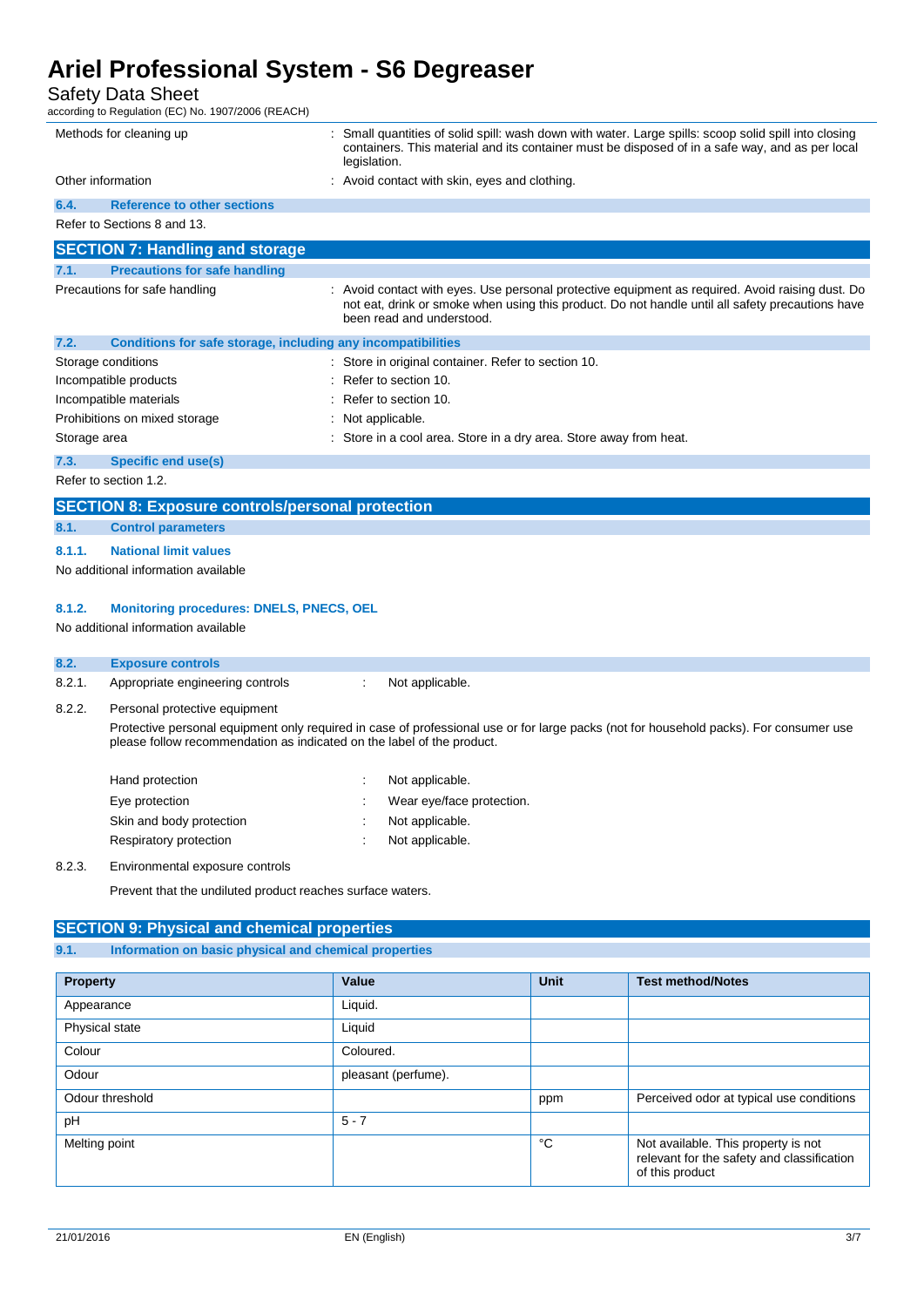## Safety Data Sheet

according to Regulation (EC) No. 1907/2006 (REACH)

| <b>Property</b>                               | Value                                                                                                                                                       | <b>Unit</b> | <b>Test method/Notes</b>                                                                             |
|-----------------------------------------------|-------------------------------------------------------------------------------------------------------------------------------------------------------------|-------------|------------------------------------------------------------------------------------------------------|
| Freezing point                                |                                                                                                                                                             |             | Not available. This property is not<br>relevant for the safety and classification<br>of this product |
| Boiling point                                 | >95                                                                                                                                                         | °C          |                                                                                                      |
| Flash point                                   |                                                                                                                                                             | °C          | No flash point till boiling                                                                          |
| Relative evaporation rate (butylacetate=1)    |                                                                                                                                                             |             | Not available. This property is not<br>relevant for the safety and classification<br>of this product |
| Flammability (solid, gas)                     |                                                                                                                                                             |             | Not applicable. This property is not<br>relevant for liquid product forms                            |
| <b>Explosive limits</b>                       |                                                                                                                                                             | vol %       | Not available. This property is not<br>relevant for the safety and classification<br>of this product |
| Vapour pressure                               |                                                                                                                                                             |             | Not available. This property is not<br>relevant for the safety and classification<br>of this product |
| Relative density                              | 0.97                                                                                                                                                        |             |                                                                                                      |
| Solubility                                    | Soluble in water.                                                                                                                                           |             |                                                                                                      |
| Log Pow                                       |                                                                                                                                                             |             | Not applicable. This property is not<br>relevant for mixtures                                        |
| Auto-ignition temperature                     |                                                                                                                                                             |             | Not available. This property is not<br>relevant for the safety and classification<br>of this product |
| Decomposition temperature                     |                                                                                                                                                             | °C          | Not available. This property is not<br>relevant for the safety and classification<br>of this product |
| Viscosity                                     | No data available                                                                                                                                           |             |                                                                                                      |
| <b>Explosive properties</b>                   | Not applicable. This product is not classified as explosive as it does not contain any<br>substances which possesses explosive properties CLP (Art 14 (2)). |             |                                                                                                      |
| Oxidising properties<br>0.0 Other Information | Not applicable. This product is not classified as oxidizing as it does not contain any<br>substances which possesses oxidizing properties CLP (Art 14 (2)). |             |                                                                                                      |

## **9.2. Other information**

No additional information available

|                                          | <b>SECTION 10: Stability and reactivity</b>    |                                                                                                        |  |
|------------------------------------------|------------------------------------------------|--------------------------------------------------------------------------------------------------------|--|
| 10.1.                                    | <b>Reactivity</b>                              |                                                                                                        |  |
|                                          | No dangerous reactions known.                  |                                                                                                        |  |
| 10.2.                                    | <b>Chemical stability</b>                      |                                                                                                        |  |
|                                          | Stable under normal conditions.                |                                                                                                        |  |
| 10.3.                                    | <b>Possibility of hazardous reactions</b>      |                                                                                                        |  |
|                                          | Refer to section 10.1 on Reactivity.           |                                                                                                        |  |
| 10.4.                                    | <b>Conditions to avoid</b>                     |                                                                                                        |  |
|                                          | Not required for normal conditions of use.     |                                                                                                        |  |
| 10.5.                                    | <b>Incompatible materials</b>                  |                                                                                                        |  |
| Not applicable.                          |                                                |                                                                                                        |  |
| 10.6.                                    | <b>Hazardous decomposition products</b>        |                                                                                                        |  |
|                                          | None under normal use.                         |                                                                                                        |  |
|                                          | <b>SECTION 11: Toxicological information</b>   |                                                                                                        |  |
| 11.1.                                    | Information on toxicological effects           |                                                                                                        |  |
| 11.1.1.                                  | <b>Mixture</b>                                 |                                                                                                        |  |
| Ariel Professional System - S6 Degreaser |                                                |                                                                                                        |  |
| Acute toxicity                           |                                                | Oral: Harmful if swallowed.                                                                            |  |
|                                          | $\mathbf{a}$ and $\mathbf{a}$ and $\mathbf{a}$ | $\cdots$<br>$\mathbf{r}$ $\mathbf{r}$ $\mathbf{r}$ $\mathbf{r}$ $\mathbf{r}$ $\mathbf{r}$ $\mathbf{r}$ |  |

| Acute toxicity                    | Oral: Harmful if swallowed.          |
|-----------------------------------|--------------------------------------|
| Skin corrosion/irritation         | Not classified (*)                   |
| Serious eye damage/irritation     | Causes serious eye damage.           |
| Respiratory or skin sensitisation | May cause an allergic skin reaction. |
| Germ cell mutagenicity            | Not classified (*)                   |
|                                   |                                      |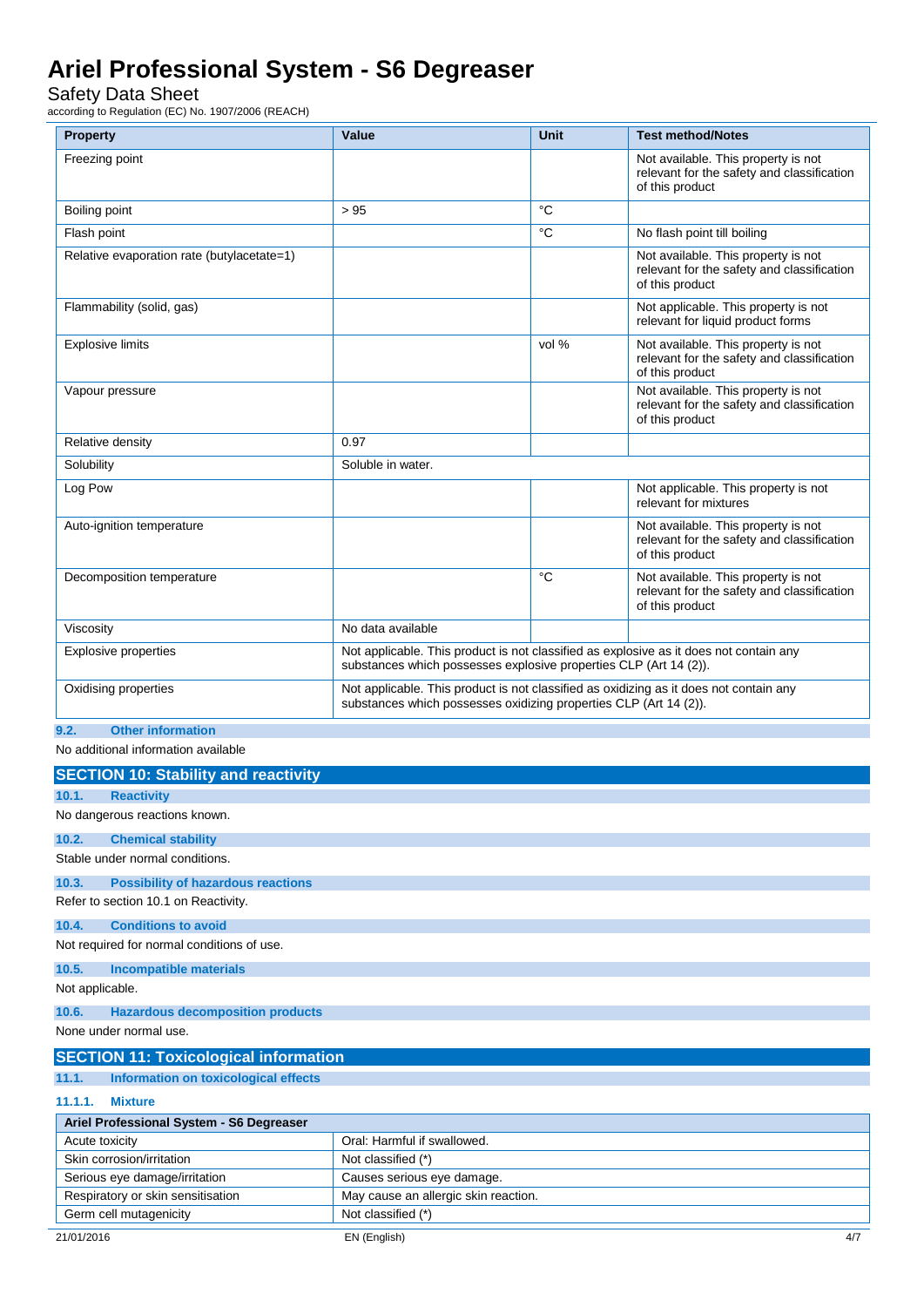## Safety Data Sheet

according to Regulation (EC) No. 1907/2006 (REACH)

| Ariel Professional System - S6 Degreaser              |                    |  |  |
|-------------------------------------------------------|--------------------|--|--|
| Carcinogenicity                                       | Not classified (*) |  |  |
| Reproductive toxicity                                 | Not classified (*) |  |  |
| Specific target organ toxicity (single exposure)      | Not classified (*) |  |  |
| Specific target organ toxicity (repeated<br>exposure) | Not classified (*) |  |  |
| Aspiration hazard                                     | Not classified (*) |  |  |

(\*) Based upon available data of the substances and/or the product, product classification criteria are not met. See Section 2 and Section 16 for applicable hazard classification and classification procedure, respectively.

### **11.1.2. Substances in the mixture**

based upon available data of the substances, classification criteria are not met

|                                                              | <b>SECTION 12: Ecological information</b>               |                           |                                                                                                                                                                                                                                                                                                                                                                                                                                                                                                    |  |  |  |  |
|--------------------------------------------------------------|---------------------------------------------------------|---------------------------|----------------------------------------------------------------------------------------------------------------------------------------------------------------------------------------------------------------------------------------------------------------------------------------------------------------------------------------------------------------------------------------------------------------------------------------------------------------------------------------------------|--|--|--|--|
| 12.1.                                                        | <b>Toxicity</b>                                         |                           |                                                                                                                                                                                                                                                                                                                                                                                                                                                                                                    |  |  |  |  |
| Ecology - general                                            |                                                         |                           | : Harmful to aquatic organisms, may cause long-term adverse effects in the aquatic environment.                                                                                                                                                                                                                                                                                                                                                                                                    |  |  |  |  |
| 12.2.                                                        | <b>Persistence and degradability</b>                    |                           |                                                                                                                                                                                                                                                                                                                                                                                                                                                                                                    |  |  |  |  |
|                                                              | No additional information available                     |                           |                                                                                                                                                                                                                                                                                                                                                                                                                                                                                                    |  |  |  |  |
| 12.3.                                                        | <b>Bioaccumulative potential</b>                        |                           |                                                                                                                                                                                                                                                                                                                                                                                                                                                                                                    |  |  |  |  |
|                                                              | No additional information available                     |                           |                                                                                                                                                                                                                                                                                                                                                                                                                                                                                                    |  |  |  |  |
| 12.4.                                                        | <b>Mobility in soil</b>                                 |                           |                                                                                                                                                                                                                                                                                                                                                                                                                                                                                                    |  |  |  |  |
| No additional information available                          |                                                         |                           |                                                                                                                                                                                                                                                                                                                                                                                                                                                                                                    |  |  |  |  |
| 12.5.                                                        | <b>Results of PBT and vPvB assessment</b>               |                           |                                                                                                                                                                                                                                                                                                                                                                                                                                                                                                    |  |  |  |  |
|                                                              | Ariel Professional System - S6 Degreaser                |                           |                                                                                                                                                                                                                                                                                                                                                                                                                                                                                                    |  |  |  |  |
|                                                              | Results of PBT assessment                               |                           | No presence of PBT and vPvB ingredients                                                                                                                                                                                                                                                                                                                                                                                                                                                            |  |  |  |  |
| 12.6.                                                        | <b>Other adverse effects</b>                            |                           |                                                                                                                                                                                                                                                                                                                                                                                                                                                                                                    |  |  |  |  |
| Other information                                            |                                                         | : No other effects known. |                                                                                                                                                                                                                                                                                                                                                                                                                                                                                                    |  |  |  |  |
|                                                              |                                                         |                           |                                                                                                                                                                                                                                                                                                                                                                                                                                                                                                    |  |  |  |  |
|                                                              | <b>SECTION 13: Disposal considerations</b>              |                           |                                                                                                                                                                                                                                                                                                                                                                                                                                                                                                    |  |  |  |  |
| 13.1.                                                        | <b>Waste treatment methods</b>                          |                           |                                                                                                                                                                                                                                                                                                                                                                                                                                                                                                    |  |  |  |  |
| 13.1.1.                                                      | Regional legislation (waste)                            |                           | Disposal must be done according to official regulations.                                                                                                                                                                                                                                                                                                                                                                                                                                           |  |  |  |  |
| 13.1.2                                                       | Disposal recommendations                                |                           | : The waste codes/waste designations below are in accordance with EWC. Waste<br>must be delivered to an approved waste disposal company. The waste is to be kept<br>separate from other types of waste until its disposal. Do not throw waste product<br>into the sewer. Where possible recycling is preferred to disposal or incineration.<br>. For handling waste, see measures described in section 7. Empty, uncleaned<br>packaging need the same disposal considerations as filled packaging. |  |  |  |  |
| 13.1.3                                                       | EURAL Waste code product                                |                           | : 20 01 29 <sup>*</sup> - detergents containing dangerous substances<br>15 01 10* - packaging containing residues of or contaminated by dangerous<br>substances                                                                                                                                                                                                                                                                                                                                    |  |  |  |  |
| <b>SECTION 14: Transport information</b>                     |                                                         |                           |                                                                                                                                                                                                                                                                                                                                                                                                                                                                                                    |  |  |  |  |
| 14.1.                                                        | <b>UN number</b>                                        |                           |                                                                                                                                                                                                                                                                                                                                                                                                                                                                                                    |  |  |  |  |
| UN-No<br>UN-No. (ICAO)                                       |                                                         | : 1760<br>: 1760          |                                                                                                                                                                                                                                                                                                                                                                                                                                                                                                    |  |  |  |  |
| 14.2.                                                        | <b>UN proper shipping name</b>                          |                           |                                                                                                                                                                                                                                                                                                                                                                                                                                                                                                    |  |  |  |  |
| Proper Shipping Name<br>Transport document description (ADR) |                                                         |                           | : CORROSIVE LIQUID, N.O.S.<br>: UN 1760 CORROSIVE LIQUID, N.O.S. (2-HEXYLOXYETHANOL), 8, III, (E)                                                                                                                                                                                                                                                                                                                                                                                                  |  |  |  |  |
| 14.3.<br>Class (UN)<br>Class (ICAO)                          | <b>Transport hazard class(es)</b><br>Danger labels (UN) | : 8<br>$\therefore$ 8     | : 8 - Corrosive substances                                                                                                                                                                                                                                                                                                                                                                                                                                                                         |  |  |  |  |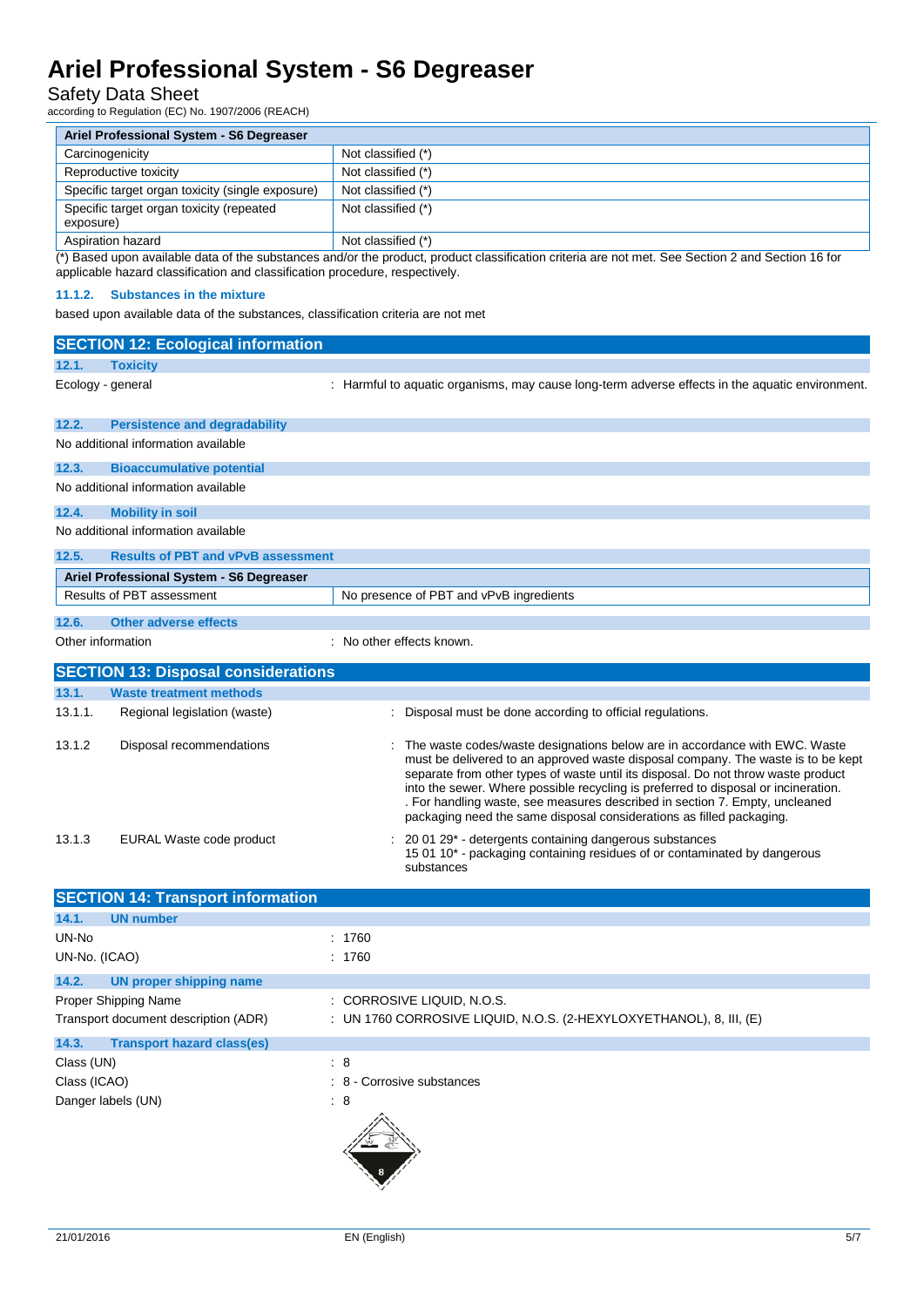## Safety Data Sheet

according to Regulation (EC) No. 1907/2006 (REACH)

| 14.4.<br><b>Packing group</b>                                                 |                                                                                                                                                                                                                                                                                                                                                                                                 |  |  |  |  |  |
|-------------------------------------------------------------------------------|-------------------------------------------------------------------------------------------------------------------------------------------------------------------------------------------------------------------------------------------------------------------------------------------------------------------------------------------------------------------------------------------------|--|--|--|--|--|
| Packing group (UN)                                                            | $:$ $\mathsf{III}$                                                                                                                                                                                                                                                                                                                                                                              |  |  |  |  |  |
| 14.5.<br><b>Environmental hazards</b>                                         |                                                                                                                                                                                                                                                                                                                                                                                                 |  |  |  |  |  |
| Other information                                                             | : No supplementary information available.                                                                                                                                                                                                                                                                                                                                                       |  |  |  |  |  |
| 14.6.<br><b>Special precautions for user</b>                                  |                                                                                                                                                                                                                                                                                                                                                                                                 |  |  |  |  |  |
| 14.6.1.<br><b>Overland transport</b>                                          |                                                                                                                                                                                                                                                                                                                                                                                                 |  |  |  |  |  |
| Transport regulations (RID)                                                   | Not subject                                                                                                                                                                                                                                                                                                                                                                                     |  |  |  |  |  |
| Hazard identification number (Kemler No.)                                     | : 80                                                                                                                                                                                                                                                                                                                                                                                            |  |  |  |  |  |
| Classification code (UN)                                                      | : C9                                                                                                                                                                                                                                                                                                                                                                                            |  |  |  |  |  |
| Orange plates                                                                 | 80<br>1760                                                                                                                                                                                                                                                                                                                                                                                      |  |  |  |  |  |
| Special provisions (ADR)                                                      | : 274                                                                                                                                                                                                                                                                                                                                                                                           |  |  |  |  |  |
| Transport category (ADR)                                                      | 3                                                                                                                                                                                                                                                                                                                                                                                               |  |  |  |  |  |
| Tunnel restriction code                                                       | : E                                                                                                                                                                                                                                                                                                                                                                                             |  |  |  |  |  |
| Limited quantities (ADR)                                                      | : 51                                                                                                                                                                                                                                                                                                                                                                                            |  |  |  |  |  |
| Excepted quantities (ADR)                                                     | $E = 1$                                                                                                                                                                                                                                                                                                                                                                                         |  |  |  |  |  |
| 14.6.2.<br><b>Transport by sea</b>                                            |                                                                                                                                                                                                                                                                                                                                                                                                 |  |  |  |  |  |
| Transport regulations (IMDG)                                                  | : Not subject                                                                                                                                                                                                                                                                                                                                                                                   |  |  |  |  |  |
| 14.6.3. Air transport                                                         |                                                                                                                                                                                                                                                                                                                                                                                                 |  |  |  |  |  |
| Transport regulations (IATA)                                                  | : Not subject                                                                                                                                                                                                                                                                                                                                                                                   |  |  |  |  |  |
| 14.7.                                                                         | Transport in bulk according to Annex II of MARPOL 73/78 and the IBC Code                                                                                                                                                                                                                                                                                                                        |  |  |  |  |  |
| Not applicable                                                                |                                                                                                                                                                                                                                                                                                                                                                                                 |  |  |  |  |  |
|                                                                               |                                                                                                                                                                                                                                                                                                                                                                                                 |  |  |  |  |  |
|                                                                               |                                                                                                                                                                                                                                                                                                                                                                                                 |  |  |  |  |  |
| <b>SECTION 15: Regulatory information</b><br>Ingredient label                 | : >30% Non-ionic surfactants; Perfumes, Limonene.                                                                                                                                                                                                                                                                                                                                               |  |  |  |  |  |
| 15.1.                                                                         | Safety, health and environmental regulations/legislation specific for the substance or mixture                                                                                                                                                                                                                                                                                                  |  |  |  |  |  |
| 15.1.1.<br><b>EU-Regulations</b>                                              |                                                                                                                                                                                                                                                                                                                                                                                                 |  |  |  |  |  |
| Contains no REACH substances with Annex XVII restrictions                     |                                                                                                                                                                                                                                                                                                                                                                                                 |  |  |  |  |  |
| Contains no substance on the REACH candidate list                             |                                                                                                                                                                                                                                                                                                                                                                                                 |  |  |  |  |  |
| Contains no REACH Annex XIV substances                                        |                                                                                                                                                                                                                                                                                                                                                                                                 |  |  |  |  |  |
| <b>CESIO</b> recommendations                                                  | : The surfactant(s) contained in this preparation complies (comply) with the biodegradability<br>criteria as laid down in Regulation (EC) No.648/2004 on detergents. Data to support this<br>assertion are held at the disposal of the competent authorities of the Member States and will be<br>made available to them, at their direct request or at the request of a detergent manufacturer. |  |  |  |  |  |
| Other information, restriction and prohibition<br>regulations                 | Classification according to Regulation (EC) No. 1272/2008 [CLP]. Registration, Evaluation,<br>Authorisation and Restriction of Chemicals Regulation (EC) No 1907/2006. Regulation (EC)<br>No. 648/2004 of 31 March 2004 on detergents. Dangerous Preparations Directive 1999/45/EC.<br>Dangerous Substances Directive 67/548/EEC.                                                               |  |  |  |  |  |
| 15.1.2.<br><b>National regulations</b><br>No additional information available |                                                                                                                                                                                                                                                                                                                                                                                                 |  |  |  |  |  |
| 15.2.<br><b>Chemical safety assessment</b>                                    |                                                                                                                                                                                                                                                                                                                                                                                                 |  |  |  |  |  |
| No chemical safety assessment has been carried out                            |                                                                                                                                                                                                                                                                                                                                                                                                 |  |  |  |  |  |
| <b>SECTION 16: Other information</b>                                          |                                                                                                                                                                                                                                                                                                                                                                                                 |  |  |  |  |  |

Indication of changes The Change in SECTION 2: Hazards identification Change in SECTION 11: Toxicological information Change in SECTION 14: Transport information Change in SECTION 15: Regulatory information Change in SECTION 16: Other information